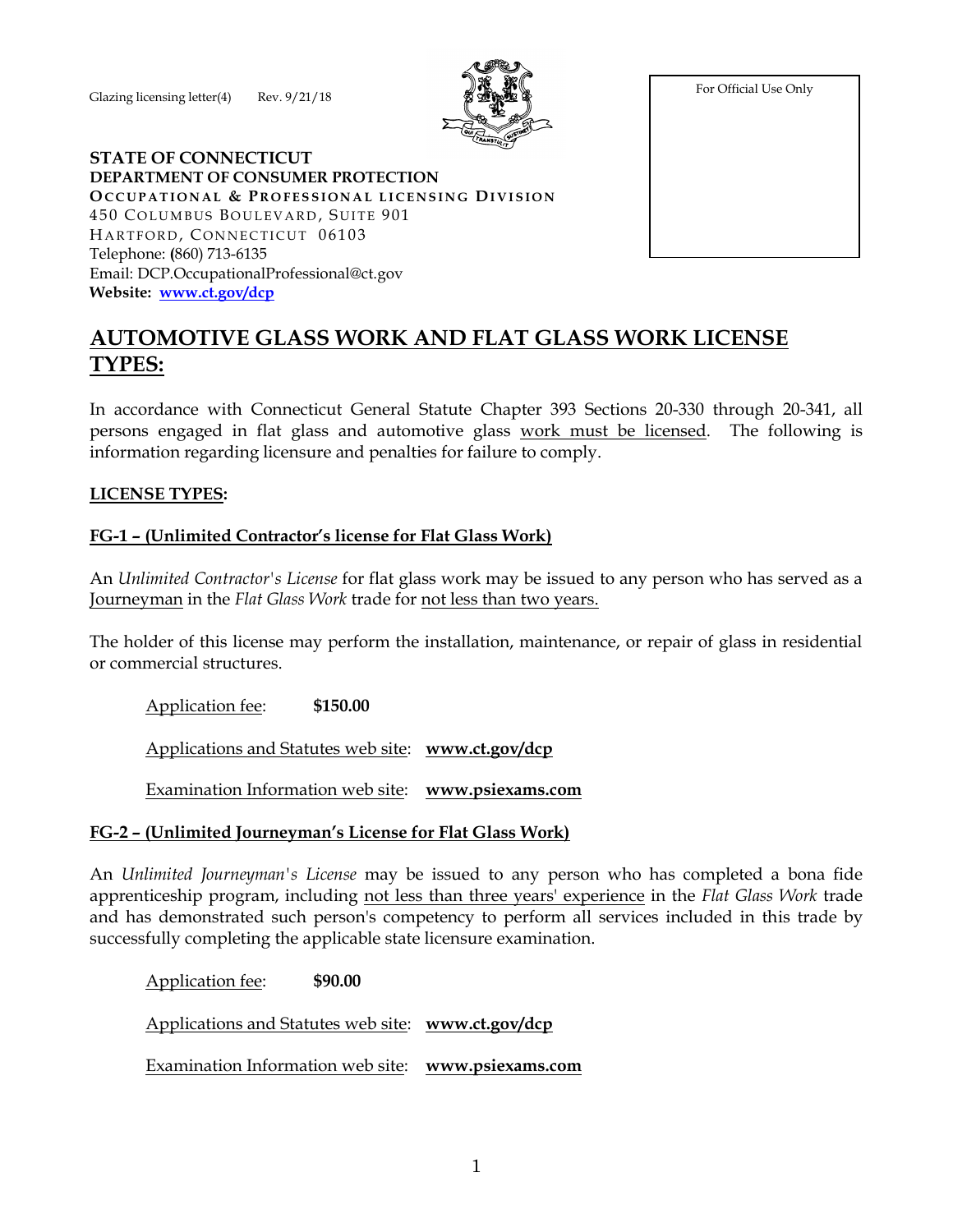## **AG-1 – (Unlimited Contractor's license for Automotive Glass Work)**

An *Unlimited Contractor's License* for *Automotive Glass Work* may be issued to any person who has served as a Journeyman in the *Automotive Glass Work* trade for not less than two years. The holder of this license may install, maintain, or repair fixed glass in motor vehicles.

Application fee: **\$150.00**

Applications and Statutes web site: **[www.ct.gov/dcp](http://www.ct.gov/dcp)**

Examination Information web site: **[www.psiexams.com](http://www.psiexams.com/)**

#### **AG-2 – (Unlimited Journeyman's License for Automotive Glass Work)**

An *Unlimited Journeyman's License* may be issued to any person who has completed a bona fide apprenticeship program, including not less than one year experience in the *Automotive Glass Work* trade and has demonstrated such person's competency to perform all services included in this trade by successfully completing the applicable state licensure examination.

Application fee: **\$90.00**

Applications and Statutes web site: **[www.ct.gov/dcp](http://www.ct.gov/dcp)**

Examination Information web site: **[www.psiexams.com](http://www.psiexams.com/)**

## **Apprenticeship Information (required to apply for License Types AG-2 and FG-2):**

Applicants' must submit a *"Letter of Apprenticeship Completion"* obtained from the State of Connecticut, Department of Labor with their application for the *Unlimited Journeyperson' License*.

If an apprenticeship has not been completed, applicant's employer must contact the following agency:

**Connecticut Department of Labor** *Office of Apprenticeship Training* **200 Folly Brook Boulevard Wethersfield, CT. 06109-1114 Telephone: (860) 263-6085 Facsimile: (860) 263-6088 Website: [http://www.ctapprenticeship.com](http://www.ctapprenticeship.com/)**

If you need to request a registration packet sent by mail, please contact the Office of Apprenticeship Training at Connecticut Department of Labor, 200 Folly Brook Blvd., Wethersfield, CT. 06109-1114, Telephone: 860-263-6085, Fax: (860) 263-6110 or e-mail: [ct.apprenticeship@po.state.ct.us.](mailto:ct.apprenticeship@po.state.ct.us) If requesting a packet by email, be sure to include your name, phone number, address and zip code.

Also see this information at:

**[http://www.ctdol.state.ct.us/progsupt/appren/online/reg\\_packet.htm](http://www.ctdol.state.ct.us/progsupt/appren/online/reg_packet.htm)**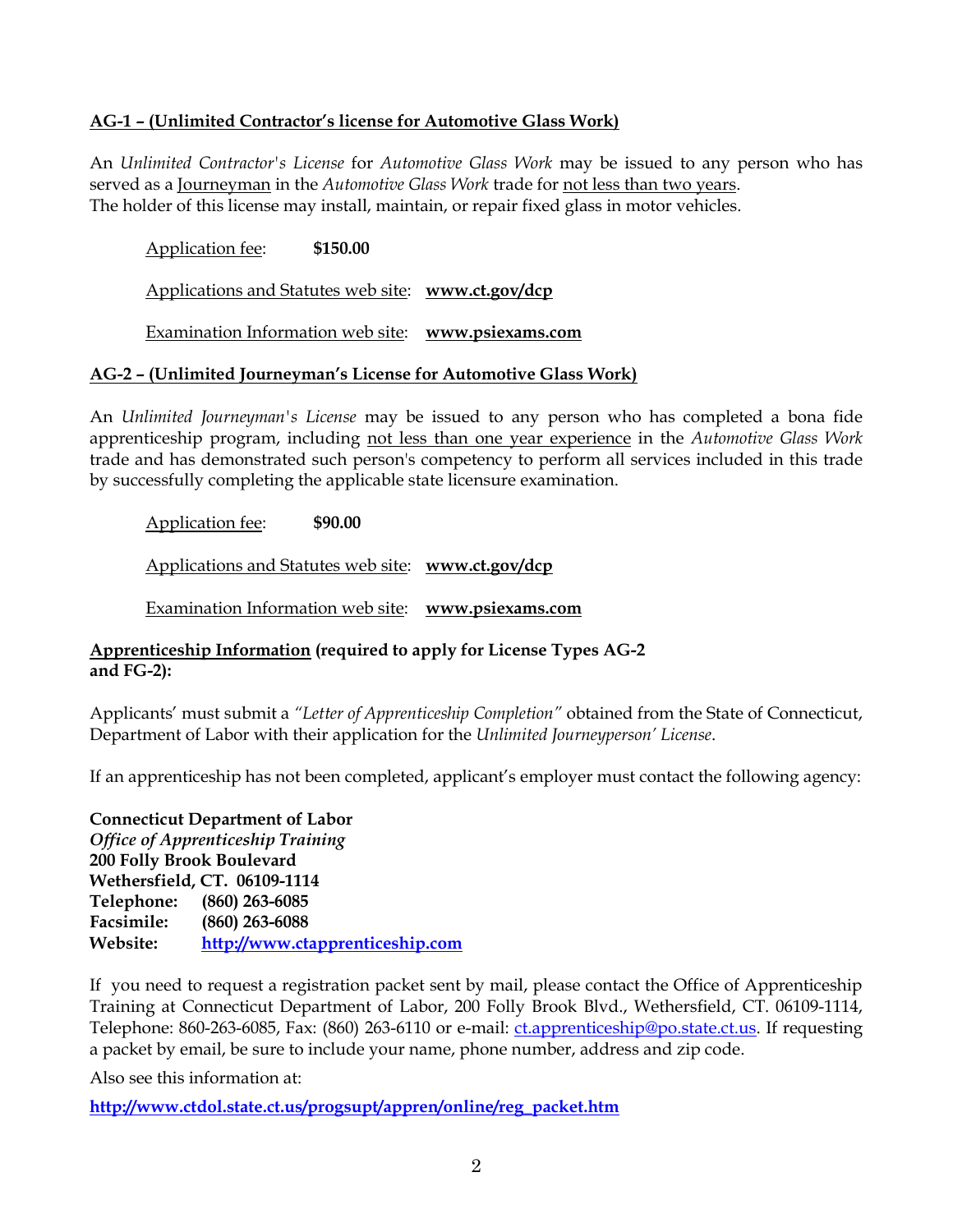## **Limited Auto Glass Repair License Types**

The following limited Auto Glass Repair License types may be issued by the Commissioner of Consumer Protection for a durational period of time and limited Repair scope of work provided that such applicant for licensure has experience and related instruction that the Commissioner deems necessary for the effective enforcement of Public Act. 01-66; and until an examination is created using the A.N.S.I. Standards of practice for auto glass repair, and /or other reference's the Commissioner deems necessary to qualify such person to be issued a permanent Auto Glass Repair journeyperson or contractor type license.

## **Temporary Limited Auto Glass Repair Contractor (AG-3)**

The holder of this license may perform work limited to the repair of damage occurring in laminated glass in compliance with the conditions set forth in the Connecticut Automotive Glass Standards of Practice section titled: Windshield Repair. All repairs may be made, but not more than five (5) in total, which do not exceed the following conditions:

Do not exceed the following repair conditions:

- 1. The impact point is not larger than 3/8"
- 2. Individual impact damage (not classified as "Combination Break") is not larger than 1" (or just slightly larger than a U.S. quarter)
- 3. A combination break has cracks of less than 6" and the entire damage area can be completely covered by a U.S. \$1 bill
- 4. Crack damage is not caused by "stress"
- 5. No more then one repair, not larger than 3/8" is permitted inside the acute area which is defined as "within the area covered by the sweep of the driver's side wiper originally provided by the manufacturer or in the case of one original wiper provided by the manufacturer, the driver's side half of the windshield"

The requirement to qualify for this license shall be two (2) years as a properly licensed journeyperson or equivalent experience and training as determined by the Department.

Application fee: **\$150.00**

Applications and Statutes web site: **[www.ct.gov/dcp](http://www.ct.gov/dcp)**

#### **Temporary Limited Auto Glass Repair Journeyperson (AG-4).**

The holder of this license may perform work limited to the repair of damage occurring in laminated glass in compliance with the conditions set forth in the Connecticut Automotive Glass Standards of Practice section titled: Windshield Repair and only while under the direct employ of a properly licensed Contractor for such work.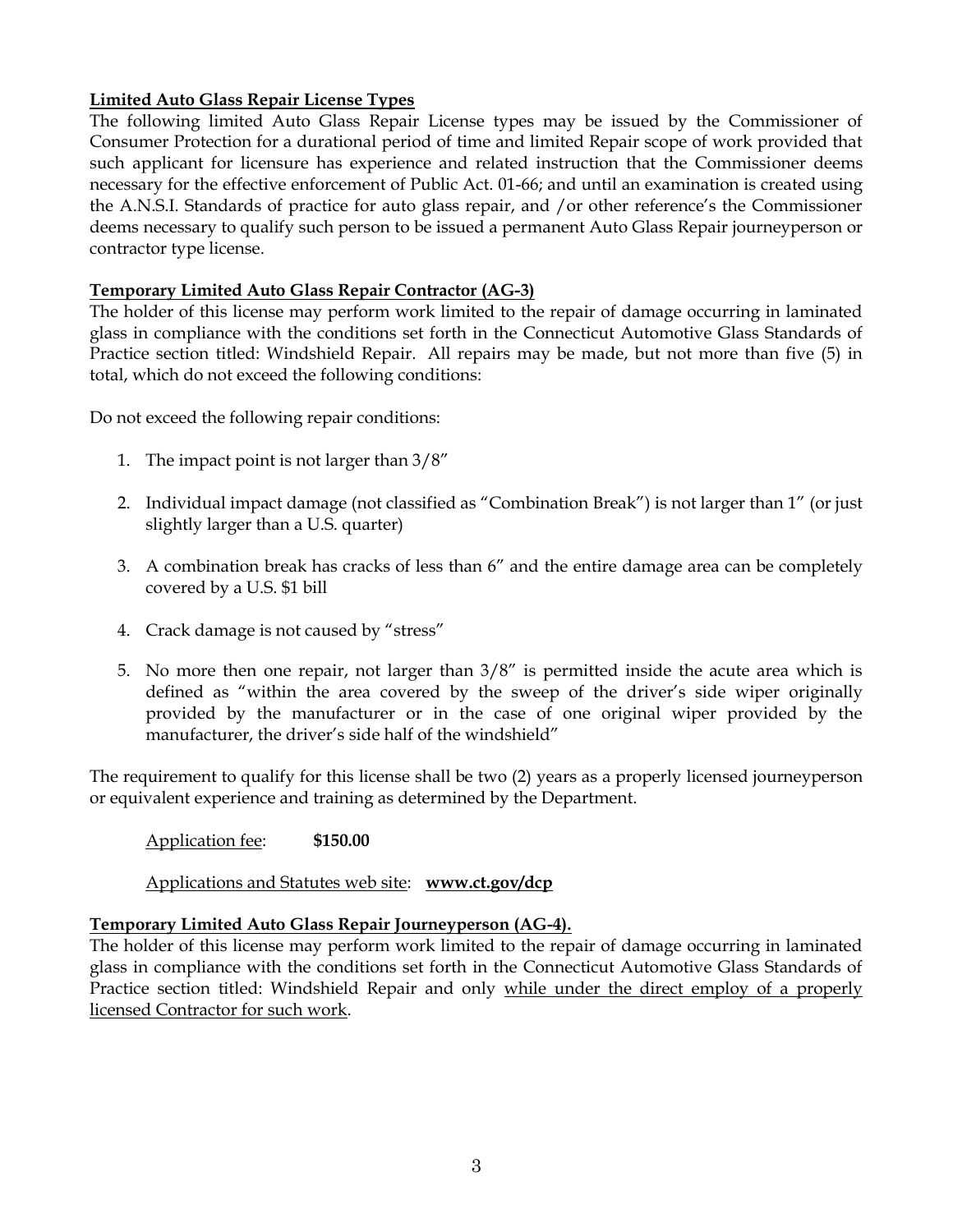The requirements to qualify for this limited license shall be the completion of a Department approved training program or equivalent experience and training as determined.

Application fee: **\$90.00**

Applications and Statutes web site: **[www.ct.gov/dcp](http://www.ct.gov/dcp)**

# **FREQUENTLY ASKED QUESTIONS:**

**Q**: If a repair shop installs its own windshields in its salvage vehicles that it is rebuilding, regardless of whether or not the work is for a customer, is a license required?

**A**. Yes. An *AG-1 licensee (contractor) with employees that hold an AG-2 license (journeyperson)* is required.

**Q**. If a used car dealer installs windshields in some of its used vehicles that are offered for sale, is a license required?

**A**. Yes. An *AG-1 licensee with employees that hold an AG-2 license* is required.

Glass Repair licenses types *AG-3 (contractor) with employees that hold an AG-4 (journeyperson)* are limited to repair work only and not replacement. Should the repair work lead to replacement, then an *AG-1 with employees that hold an AG-2* license is required.

Individuals holding an *AG-1 license with employees that hold an AG-2* license are legally able to perform repair work. Repair work is within the scope of allowable work as defined within their license type(s).

#### **Sec. 20-334. License or card of registration. Requirements. Suspension or revocation**.

(a) No person shall engage in, practice or offer to perform the work of any occupation subject to this chapter in this state unless such person has first obtained a license as provided in section 20-333, or possesses a card of registration from the Labor Department or the board and is subject to all of the regulations adopted under this chapter for the purpose of governing apprenticeship training, or has been issued a license for such particular work under this chapter prior to July 6, 1967.

(b) The Department of Consumer Protection shall furnish to each qualified applicant a license certifying that the holder thereof is entitled to engage in the work or occupation for which the person has been issued a license under this chapter, and the holder of such license shall carry it on his person while engaging in such work or occupation. Such license shall be shown to any properly interested person on request. No such license shall be transferred to or used by any person other than the person to whom the license was issued. Contractors shall display their state license number on all commercial vehicles used in their business and shall display such number in a conspicuous manner on all printed advertisements, bid proposals, contracts, invoices and on all stationery used in their business. The department shall keep a register in which shall be entered the names of all persons to whom such licenses are issued. The register shall be at all times open to public inspection.

(c) Each board established under section 20-331 may suspend or revoke any license or certificate granted or issued by it under this chapter if the holder of such license or certificate is convicted of a